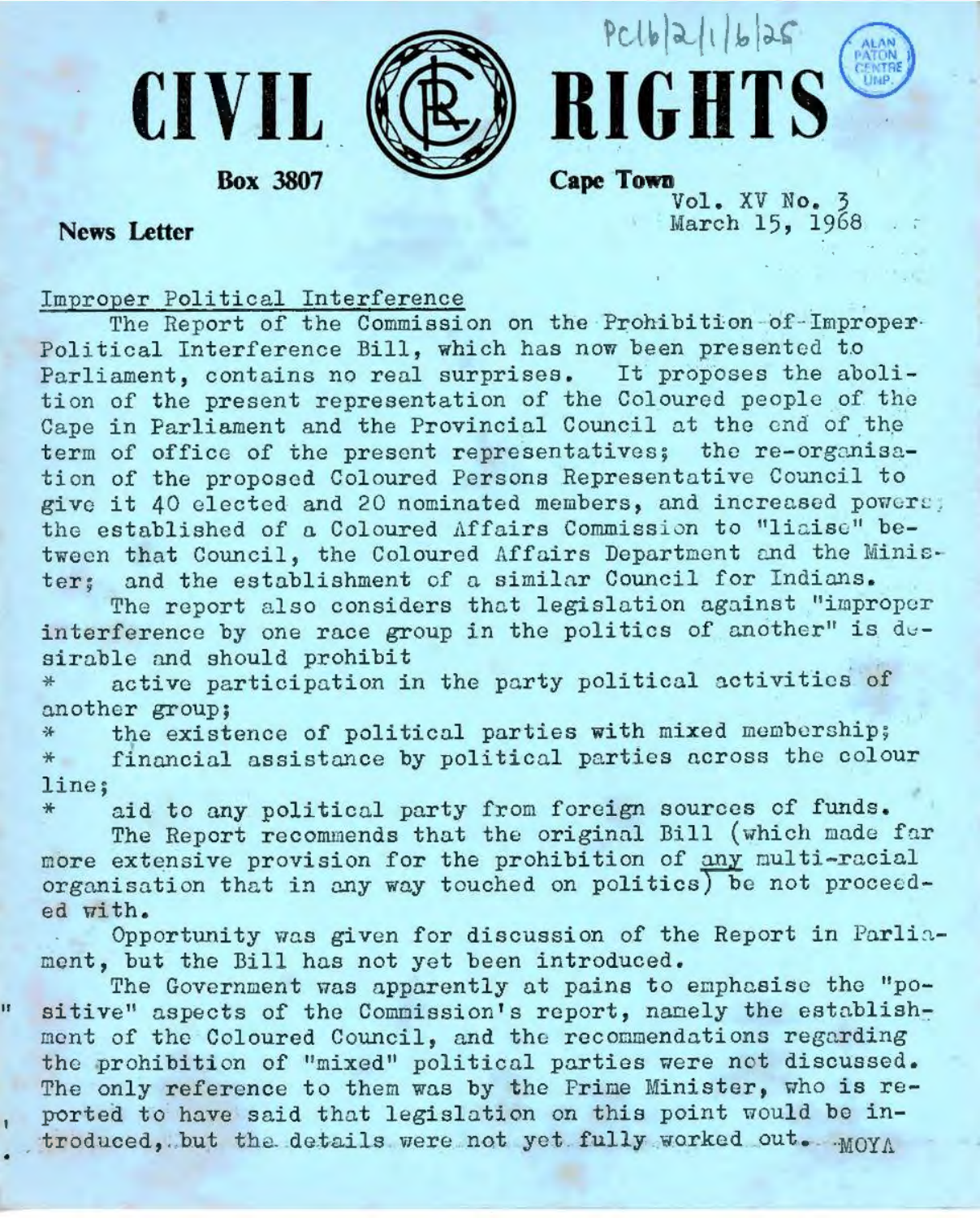The "Pretoria News" connented: "... no dispassionate observer can doubt for a moment that it is no more than 'bassskap' apartheid dressed up to look respectable ... We find the spectacle unedifying and we see these recommendations as no nore than a reflection of the old fear of racial domination that lies at the roct of most White political thinking in South Africa and an expression of White determination to retain all real political power at all costs".

#### A Nationalist Don Quixcte?

Perhaps because the nettle is too thorny, the Department of Planning has passed back to the Cape Province the allocation of separate amenities for the different racial groups in the Cape At any rate, the Province can hardly produce any so-Province. lution that is worse than those already put forward by the central Department, which will no doubt now be considerably revised.

It is a hopeful sign that the Administrator of the Cape, Dr J.N. Malan) has stated in the Provincial Council that "the Coloured people have not had a fair deal", particularly in beach facilities, and that he hopes to find 'a second Cape Town' along the coast for the Coloured people.

It is perhaps expecting too much to hope that the Administrater will persuade the Government to reverse its Group Areas decisions regarding Kalk Bay and Sinon's Town, but he may at any rate be able to permit the Coloured people to use those and other accessible beaches.

But we wonder whether Dr Malan has faced the reason for the unfair deal he recognises. The conclusion is inescapable that the Coloured people have been so treated because they have no vote of any value and so can be ignored by policy-shaping politicians. And we wonder if Dr Malan would go so far as to consult Coloured people's opinion. Do they want "a second Cape Town" - or would they profer to remain in the one they have helped to build over three hundred years?

Nevertheless, nore power to Dr Malan's elbow and to his stimulation of the Government's conscience.

## The cost of apartheid

It was recently reported that the George Town Council turned down the offer of the Coloured Development Corporation to build a business complex for the Coloured people in the town's Coloured group area on the candid argument that it would harm White interests for the Coloured people to gain control of so large a business outlet.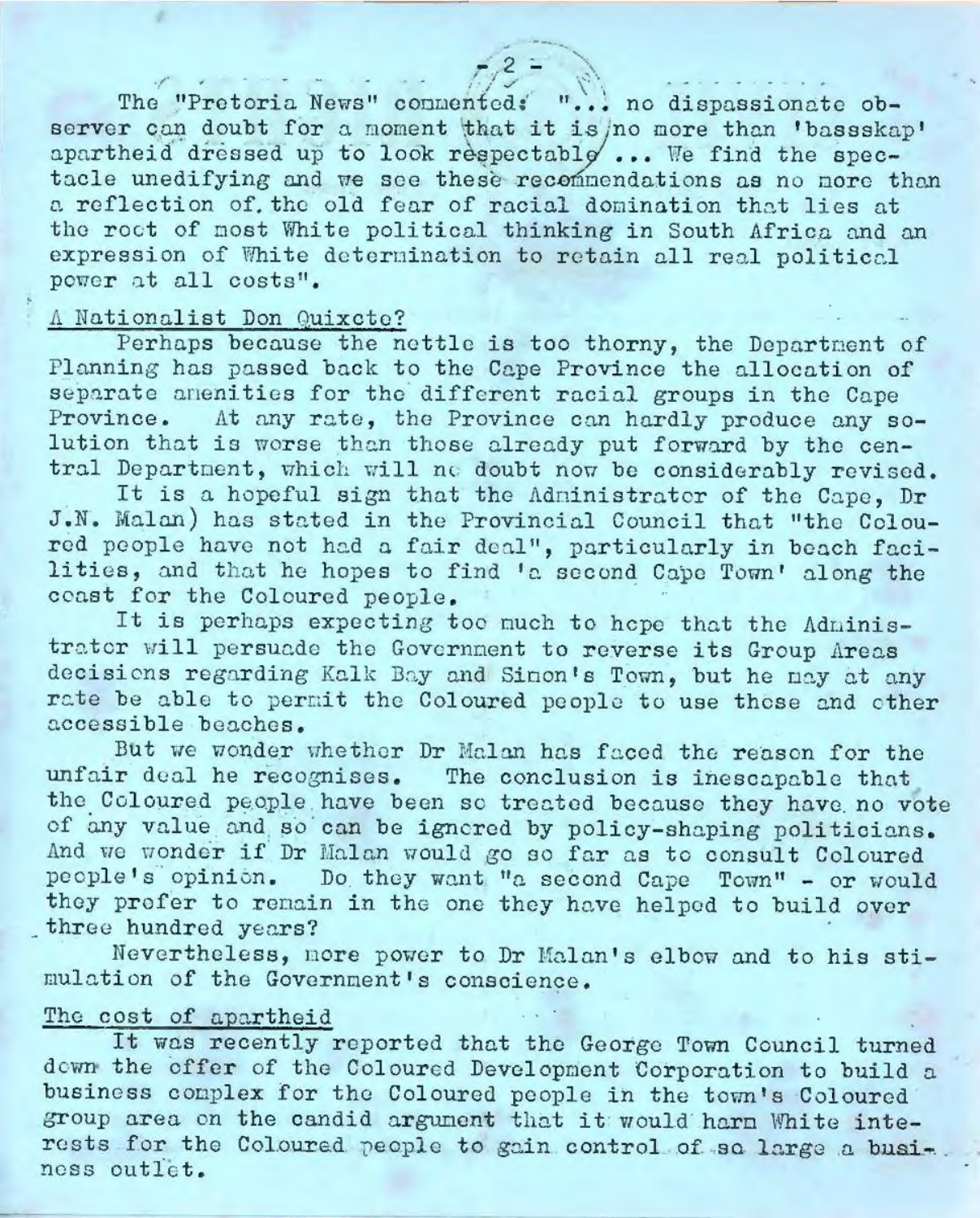The Prime Minister recently told his supporters in a Transvaal district that complete apartheid in shops was not practicable. He might have added that it would injure White vested interests! Local authorities cannot escape this sort of dilennat And if such development is not allowed, how can "separate development" ever become viable?

# "Coloured" Culture and Recreation

The "Cape Herald" connends the Minister of Coloured Affairs for having established a "Council for Culture and Recreation"for the Coloured people, but adds the justifiable comment: "It is a pity that the entire Council consists of white people... we do feel it strange that the Minister did not feel it possible, at the outset, to demonstrate his faith in our people by putting at least a few on the Council ..."

Among the frequent letters to the press complaining of the "unsavoury behaviour" of non-Whites in Sea Point and elsewhere it is refreshing to find one, signed "Experienced" (but why this anonynity?) saying that "there should be at least two parks between Bantry Bay and Mouille Point where non-White servants could neet on their free afternoons to knit and pass the time of the day with their friends". Culture, recreation and education would all reduce the "skolly" element.

# Judges and banning

Like the "Cape Times", we find unconvincing the arguments of the Minister of Justice in reply to the notion of Senator Pilkington Jordan asking hin to transfer his restricting powers under the Suppression of Communism Act to a panel of three judges of the Supreme Court. Subversive activities, said the Senator, should be defined as crimes and tried in open court, and the panel of judges should determine on facts whether the proposed banning was justified. The Minister would then only give executive effect to the judges' decision.

Says the "Cape Tines": "The Minister's argument that a suspect's denial of the allegations against him would put a judge in the position of having to call for evidence is in fact a tacit admission that if justice is to be assured, there is really no substitute for a trial. This is what a lot of people who care for the values of Western civilisation have been saying for a long time ..."

We would be interested to know the Minister's definition of the "democracy" which he considers his banning powers help to preserve.